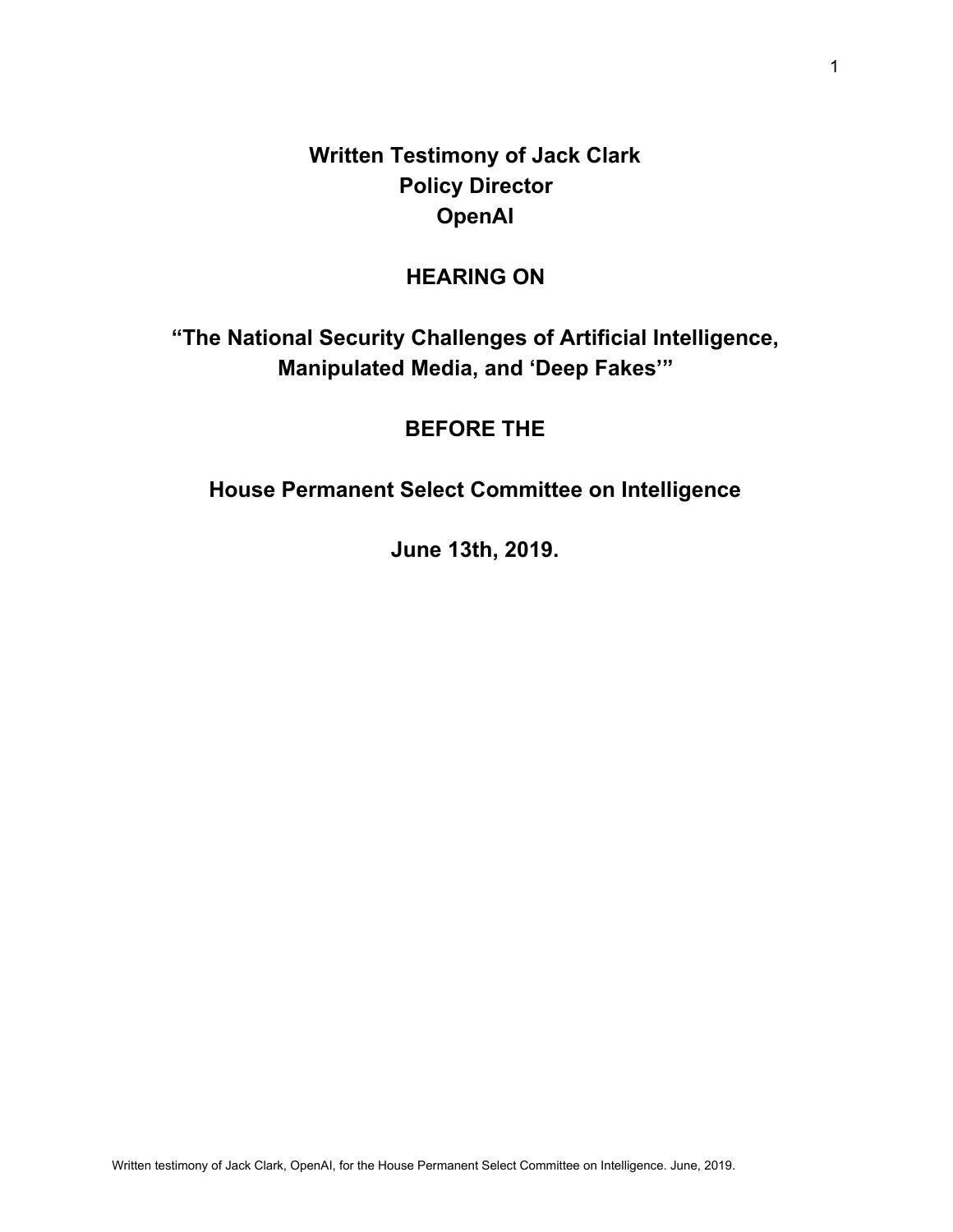# **Chairman Schiff, Ranking Member, and Committee Members, thank you for the invitation to testify about the national security threats posed by AI and its intersection with fake content and, specifically, "deep fakes".**

My name is Jack Clark. I'm the Policy Director for OpenAI, an artificial intelligence research company in San Francisco, California. OpenAI's goal is to ensure that Artificial General Intelligence benefits all of humanity. To achieve our mission, we need there to be a stable national and international policymaking environment with regard to increasingly advanced AI systems, and we think that if we're able to respond to the challenges of AI-driven fake media, we'll be better positioned to respond to the challenge of other, future AI capabilities as well. I am also a member of the Steering Committee for the AI Index, a Stanford-led initiative to measure, assess, and forecast the application and progress of increasingly powerful AI systems. Additionally, before working in AI I spent around eight years working as a professional investigative technology journalist, so on a personal level I have some experience with both the production of media, methods used by media to assess the veracity of sources, and how we could expect media to respond to a landscape filled with increasingly dubious information.

This testimony will seek to situate deep fakes (and broader cases of AI-generated contents and synthetic media) within the larger artificial intelligence landscape, discuss some of our experience with the sort of AI research which synthetic media can spring out of, outline our view of contemporary threats and mitigations, and describe a combination of technical and regulatory actions which we think would make for a safer and more stable synth-media-world.

But, first, an uncomfortable truth inherent to this testimony: the problems of synthetic media are going to get worse, there are relatively few technical remediations that work in isolation, and society will need to internalize the notion that digital media is by-default untrustworthy (potentially via large-scale education of the public), unless accompanied by some kind of indicator of authenticity or verifiability from a trustworthy source<sup>1</sup>..

### **Part 1:**

## **1.1: What are deep fakes and how do they relate to synthetic media and the broader field of AI research?**

Just as PhotoShop has been used for many years to create fake images that, to most people, are indistinguishable from reality, contemporary techniques drawing on advances in cloud computing, machine learning, and data processing, mean it is becoming cheaper and easier to

<sup>1</sup> We could verify trust via technological tools, or via vetting from fact-checking or media organizations, or some combination of the two.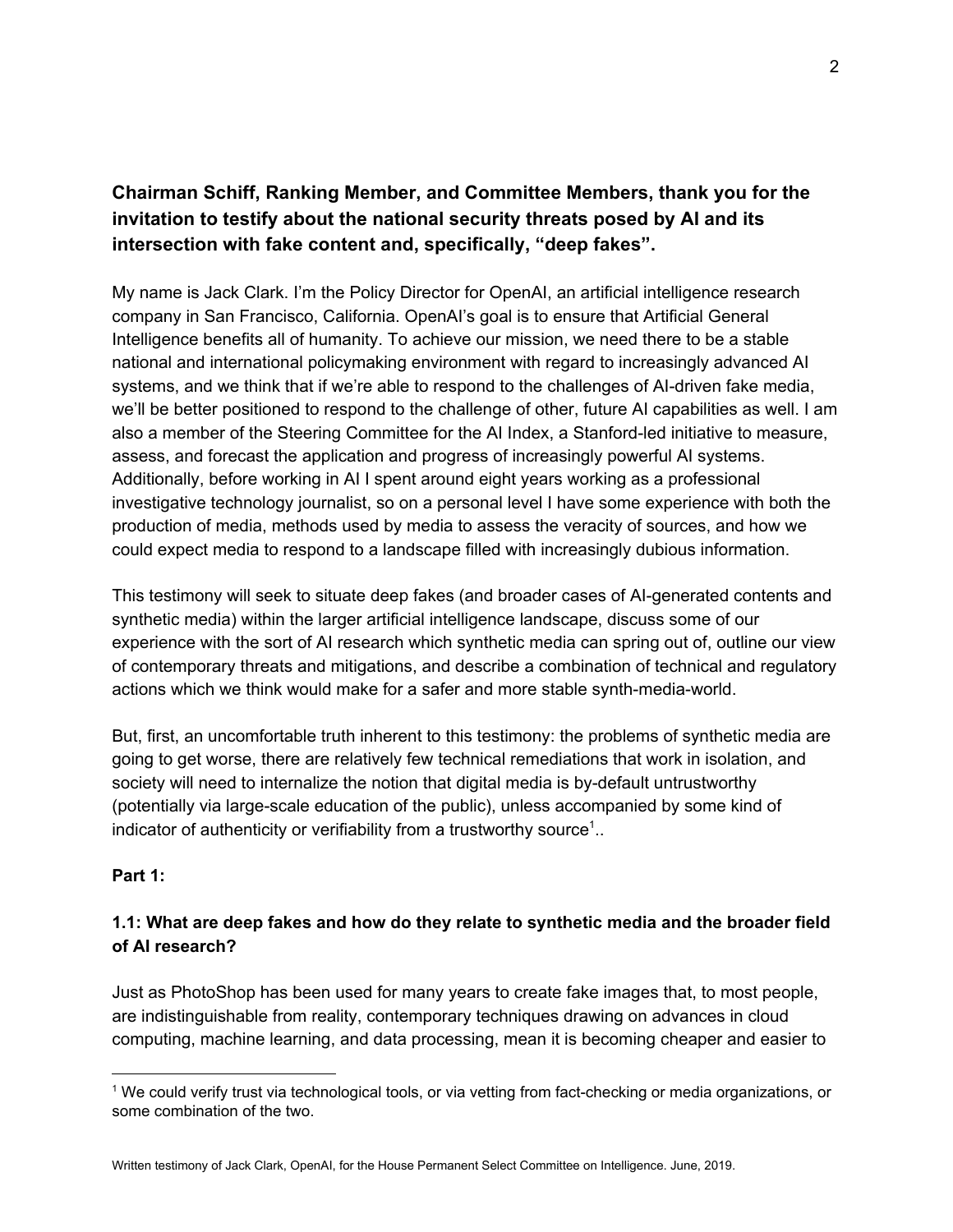create 'fake media'. This media ranges from things like 'deep fakes', to manipulated audio systems that imitate someone's voice, to generative systems that can create or morph or edit images, video, audio, and text for a variety of purposes.

Much of the worries we have about the future of media relate to the increasing ease with which we'll be able to cheaply create 'fake' rich media and use this to mount public opinion campaigns which could accentuate societal divisions, or cause political destabilization<sup>2</sup>. This is as much a societal problem as it is a technological problem, and we'll need interventions in a variety of areas to better make ourselves resilient to the issues posed by these things.

When it comes to the technology underlying deep fakes and other fake media phenomena, it's important to note how basic this technology is, and how fundamental its capabilities are to numerous, beneficial uses of artificial intelligence.

Faking stuff mostly involves taking data from one distribution and transposing it to another (e.g., making someone's voice sound like someone else's voice; making text that seems to be written in a certain style or with a certain worldview; inserting or deleting a person from a video, splicing one set of objects in one stream of data into another, etc). This same kind of operation is also used to *create* things, and since this kind of transpose is a fairly basic operation, we can expect the scientific community to develop numerous techniques to make this easier and more effective as they're inherently useful - and we can expect such techniques to be adapted by bad actors to fake content. This is as much a historical trend as it is a technical one - the technology to record and edit audio or to manipulate images followed similar development trajectories, where early systems were expensive and complicated to operate, and over time they became simpler, easier to use, and more effective, and thus more bad actors found ways to use the cheaper and more widely proliferated technologies.

A key problem inherent to deep fakes and synthetic media in general is that the same technology overlaps with general-purpose tools and techniques used for other parts of research: many of the techniques these systems use are the same techniques you'd use to do things like: analyzing healthcare data; building the audio synthesis component of a speech translation and verbalization system; designing things for civic purposes (e.g., bridges and dams, or custom-fit medical devices); and playing a significant role in science by giving researchers new tools to analyze relationships between different domains.

Additionally, deep fakes and synthetic media, like other AI technologies, do not require specialized hardware or equipment to develop; a desktop computer with a powerful graphics card is sufficient (and affordable to the solo developer). The technology to make some of the things this hearing is concerned about is broadly intertwined with technologies and systems that

Written testimony of Jack Clark, OpenAI, for the House Permanent Select Committee on Intelligence. June, 2019.

 $2$  For instance, there's compelling evidence that now people are aware of deep fakes, they have already become more suspicious of video outputted by governments during fraught political periods; see the relationship between government-generated footage and an attempted coup in Gabon: <https://www.motherjones.com/politics/2019/03/deepfake-gabon-ali-bongo/>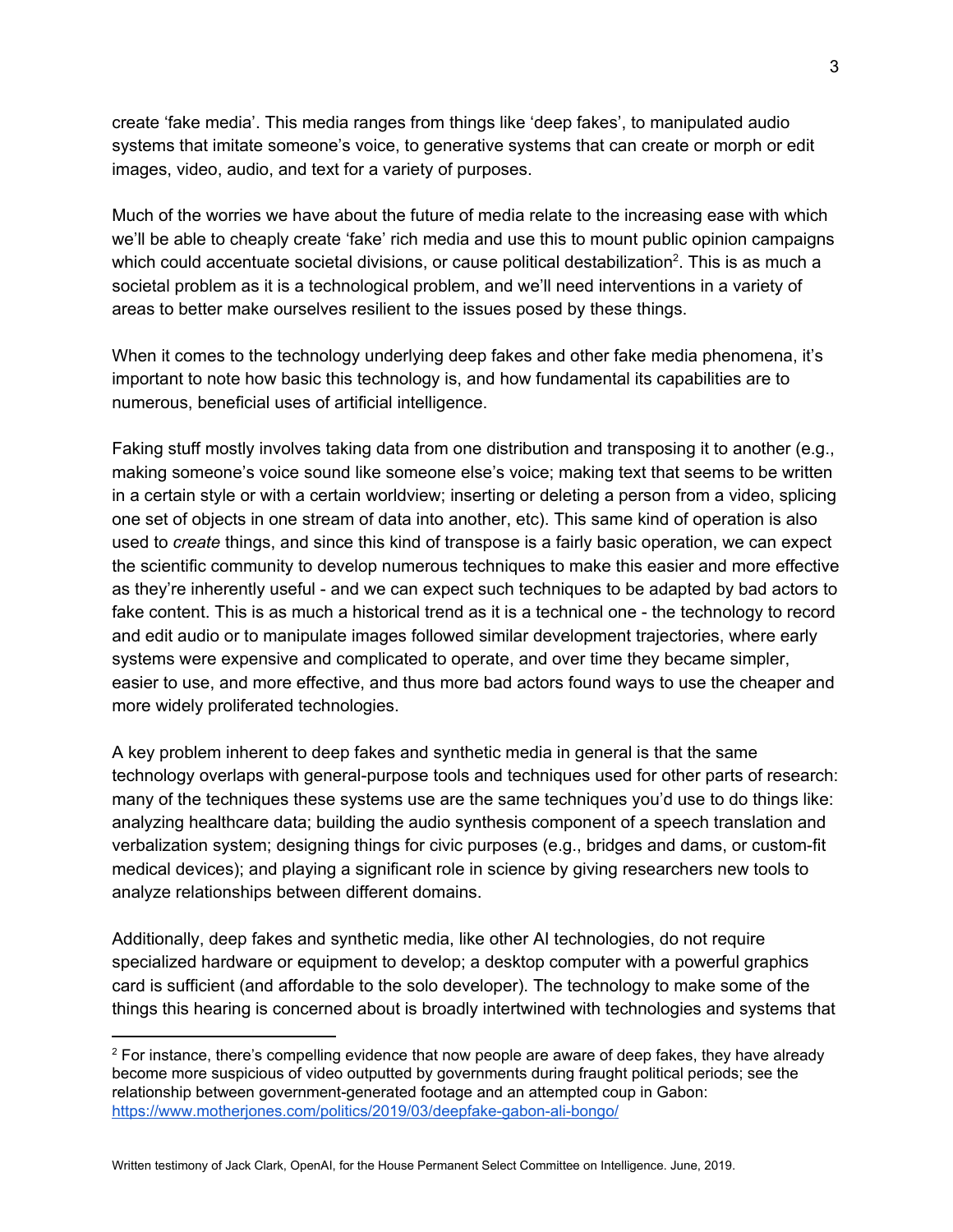power the economy and scientific enterprise of nations, and is also broadly diffused and available. We cannot expect the solutions to the problems of fake media to be simple, or easy to implement without further funding and study.

## **1.2: How available are deepfake technologies and associated tools used in the production of synthetic media?**

The technology to make synthetic media in a variety of domains is widely distributed as a consequence of three factors:

- The AI development community has a general bias towards the creation, distribution, and circulation of open source tools and techniques to accelerate scientific research and discovery.
- The AI development community is currently discussing different norms around responsible disclosure and norms in AI research, and is similarly at the beginning of research about notions of responsible release and disclosure of AI capabilities.
- As mentioned, many of the technologies and infrastructures<sup>3</sup> that can be used to synthesize media, can also be used to do a far larger range of helpful things, ranging from tools for scientific discovery, to new ways to create art. A general trend over the course of history has been the diffusion of general-purpose tools.

To get a sense of just how available these tools are, while putting together this testimony, we took a look online to get a sense of the availability of the technology. We found a variety of 'Colab' notebooks online which would let us train various 'deep fake'-creating systems in our web browser, and found a larger number of open source repositories containing tools to make deep fakes on Github. We also found several commercial solutions where we could pay money online to generate various faked forms of media - but we didn't explore these in detail given the availability of so many free options.

## **Part 2: OpenAI's experience with fake media**

## **2.1 GPT-2**

Earlier this year, OpenAI revealed our second Generative Pre-trained Transformer ('GPT-2') system<sup>4</sup>, which is a large-scale language system which can also generate text in response to a prompt.

The main thing to know about GPT-2 is we developed it as part of our technical research agenda toward artificial general intelligence. Specifically, for this project we were eager to

<sup>&</sup>lt;sup>3</sup> For instance, people can rent powerful computers over the internet from cloud computing providers such as Microsoft, Google, and Amazon. These computers can be used to train and develop AI systems. <sup>4</sup> More details here, and the linked web page provides a link to a technical report describing our system. <https://openai.com/blog/better-language-models/>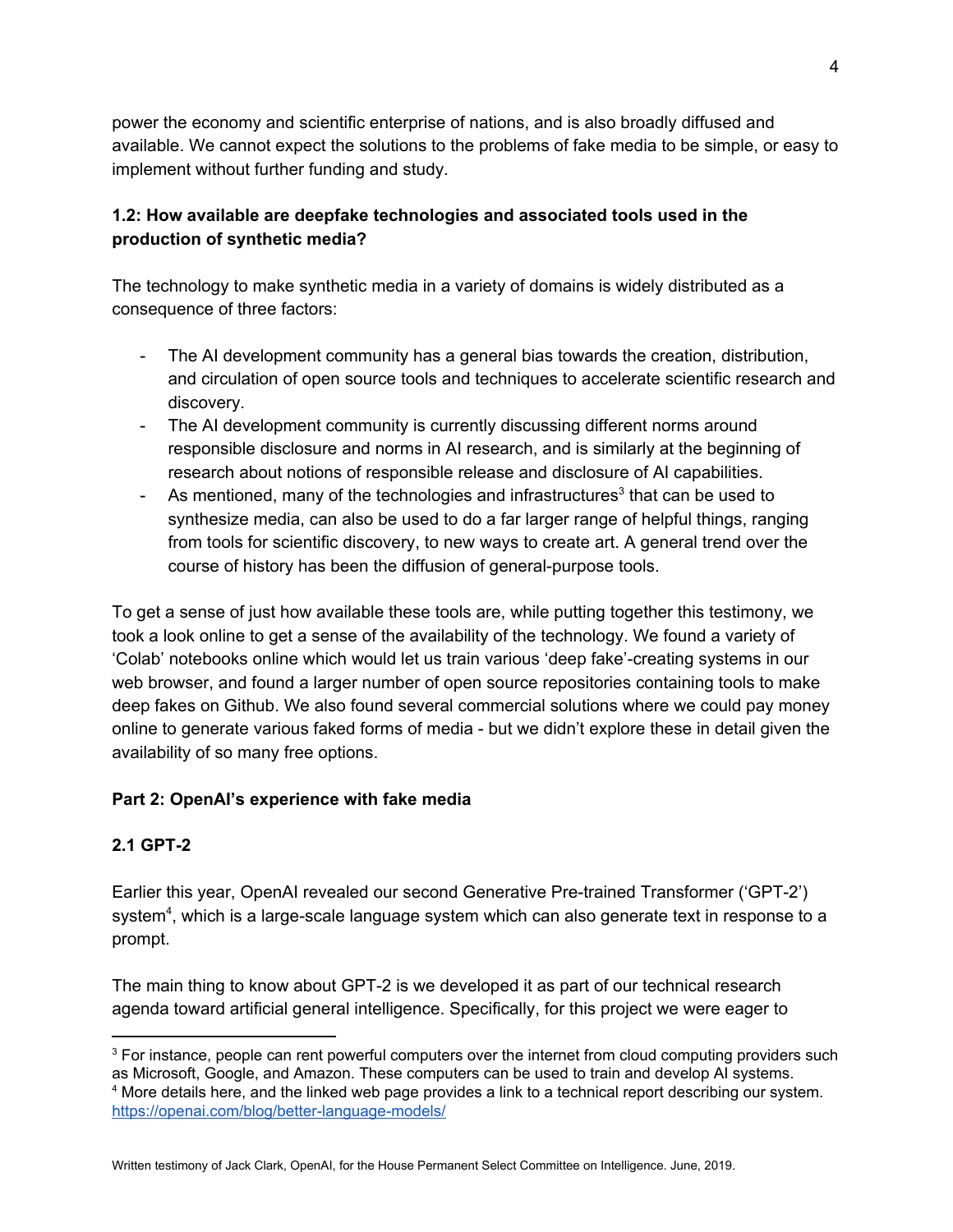understand how we could take an existing well-understood part of AI (language modeling), develop a simple system incorporating some recently developed basic AI components, then train this system against a large amount of publicly available data and study what capabilities emerged.

The resulting large language model, GPT-2, has a wide range of capabilities which it learned without prompting by us (we exposed it to a large dataset and trained it with the objective of being able to predict the next word in a sentence). Some of its capabilities included: the ability to translate - at a very crude level - between different languages; summarization of articles; basic question-and-answer capabilities, and the generation of novel text in response to human-written prompts (e.g., "OpenAI testified in Washington on the 13th of June about how to deal with issues relating to the intersection of advancing technology capabilities and the creation of fake or misleading media, and…", followed by a computationally generated prompt.)

In pre-release tests, we explored the generative capability of our language model by writing a range of prompts. We found out that if we gave it a text prompt written in a particular style (for instance, a news style, or the language used by people in online discussion forums, etc) we could increase the chance of it generating a particular output<sup>5</sup>. For instance, newsy prompts would be more likely to yield an article that would appear to be written from a news source, whereas a fictional prompt could yield something that read like a children's story. Because of the range of capabilities it displayed, we became increasingly concerned about the potential ways in which this technology could be used for malicious acts, whether for the production of (literal) 'fake news', or to potentially impersonate people who had produced a lot of text online, or simply to generate troll-grade propaganda for social networks.

While confronting this intuition, we also noted that it was unclear to us how to systematically generate evidence about the nature of this threat, and how to weight the potential threat of such a technology against the broad utility of releasing it to the scientific community. Despite being somewhat uncertain as to the threat, we decided to be cautious in our approach to invite a conversation among AI researchers about publication norms, and to generate information about the creation of such norms through our own actions.

For this reason, for GPT-2, we have developed two release strategies that differ from the usual release approach of the AI community: Staged Release, and Partnerships.

By Staged Release, we mean that we chose to release the 'small' version of GPT-2 in February, then - following continued evolution in the wider AI research field - released the 'medium'

<sup>&</sup>lt;sup>5</sup> The level of control we can exert over the outputs of the text is fairly light at this stage, as is our ability to reliably generate outputs that read coherently. However, this technology will - like other AI technologies improve over time, as a consequence of broader research by the scientific community.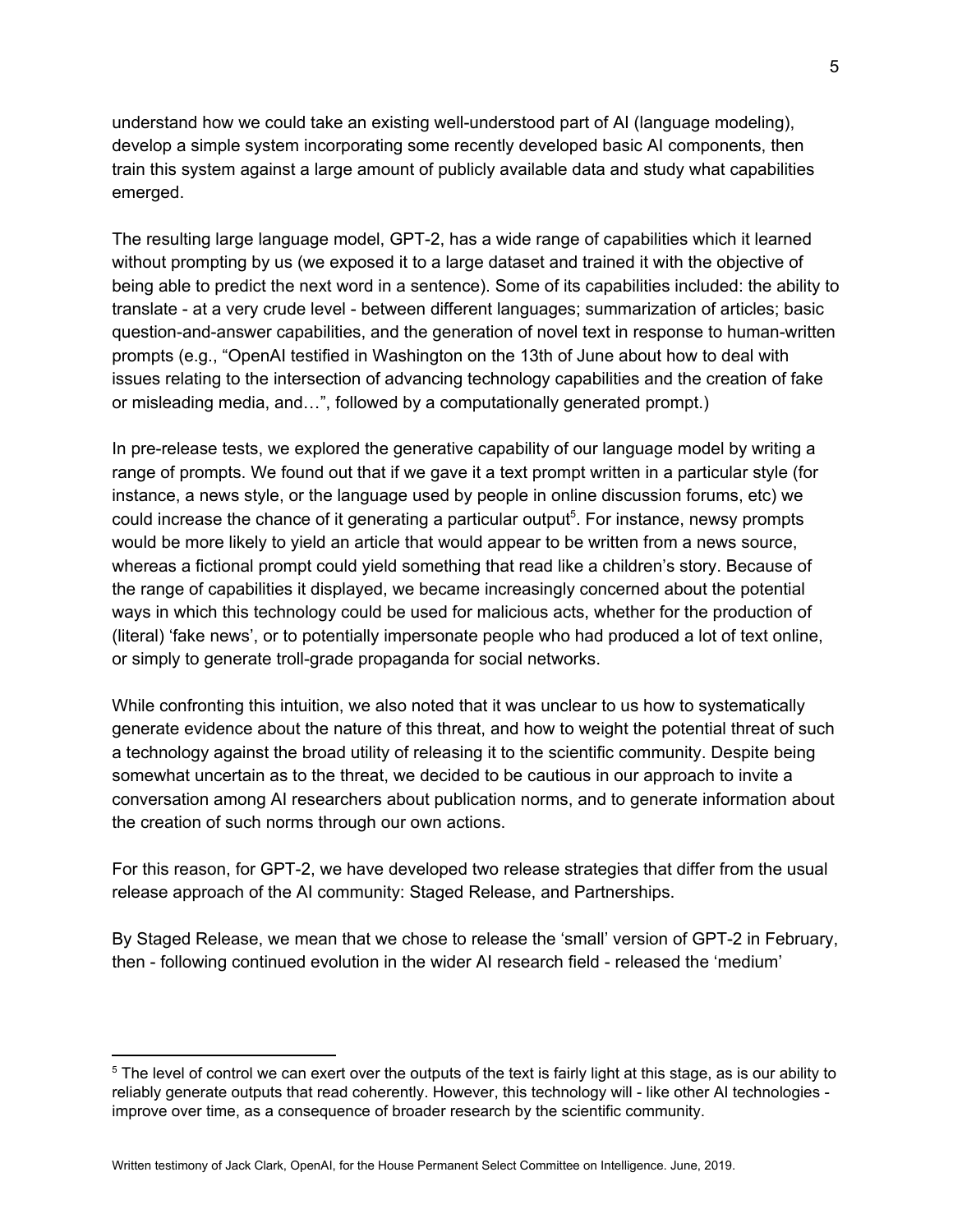version of GPT-2 in May<sup>6</sup>, along with our thinking behind the additional release. We are currently evaluating release of further models and will be publishing our thinking here in August.

We chose Staged Release because it lets us slowly introduce a technology into the world, while being able to better monitor its usage and diffusion to calibrate our own threat model and systems of analysis to use when thinking about the distribution of increasingly powerful AI technologies. This also lets us embody a value we think is useful for AI researchers to consider - namely, choosing to gradually release technologies over time.

We are also exploring Partnerships, which is where we privately and non-commercially partner with other companies, institutions, and academia research groups so that we can share our larger GPT-2 models with them, so they can conduct research into mitigations and threat models and technical interventions.

By combining Staged Release and Partnerships we've sought to be more thoughtful in our approach to the release of an AI technology with a broad range of uses (some of which could be described as potentially abusive), while building out prototype 'new norms' (like Staged Release and Partnerships), which we are seeking to evangelize within the broader AI research and AI policy communities. We believe this is an area that would benefit from targeted funding towards interdisciplinary research. For example, it may be useful to fund continuous studies of how scientific communities in other areas deal with issues related to the anticipation of mis-use or abuse of their technologies<sup>7</sup>, and also fund interdisciplinary workshops that bring together these researchers along with those of the government and AI communities to develop a shared language around threat models and threat-anticipating infrastructure. .

### **Part 3: What can we do about fake media? 8**

It seems like the following things are true:

- It is going to become easier to create increasingly convincing fake media as AI technology advances.
- AI technology is a general-purpose, omni-use technology, so it is challenging to call for specific technical controls to mitigate against specific outputs (e.g., deep fakes), without

Written testimony of Jack Clark, OpenAI, for the House Permanent Select Committee on Intelligence. June, 2019.

 $6$  Our GPT-2 models come in various sizes, which correspond to the number of parameters in the model. Larger-scale models tend to be better at a variety of tasks and, in the case of text generation, as you increase the size of your models you tend to see increases in both the length and coherence of generated text, as well as the reliability of a given prompt yielding a good generation.

<sup>&</sup>lt;sup>7</sup> Such communities could include those in: Gene-editing (e.g., 'CRISPR'), nuclear weapons and materials, hypersonics, gain-of-function research in biology, and others.

<sup>&</sup>lt;sup>8</sup> Some of these recommendations overlap or have commonality with those recommended by Witness, an organization which supports people worldwide to use video and technology to protect and defend human rights. For more, see *Deepfakes and Synthetic Media: What should we fear? What can we do?,* published here: <https://blog.witness.org/2018/07/deepfakes/>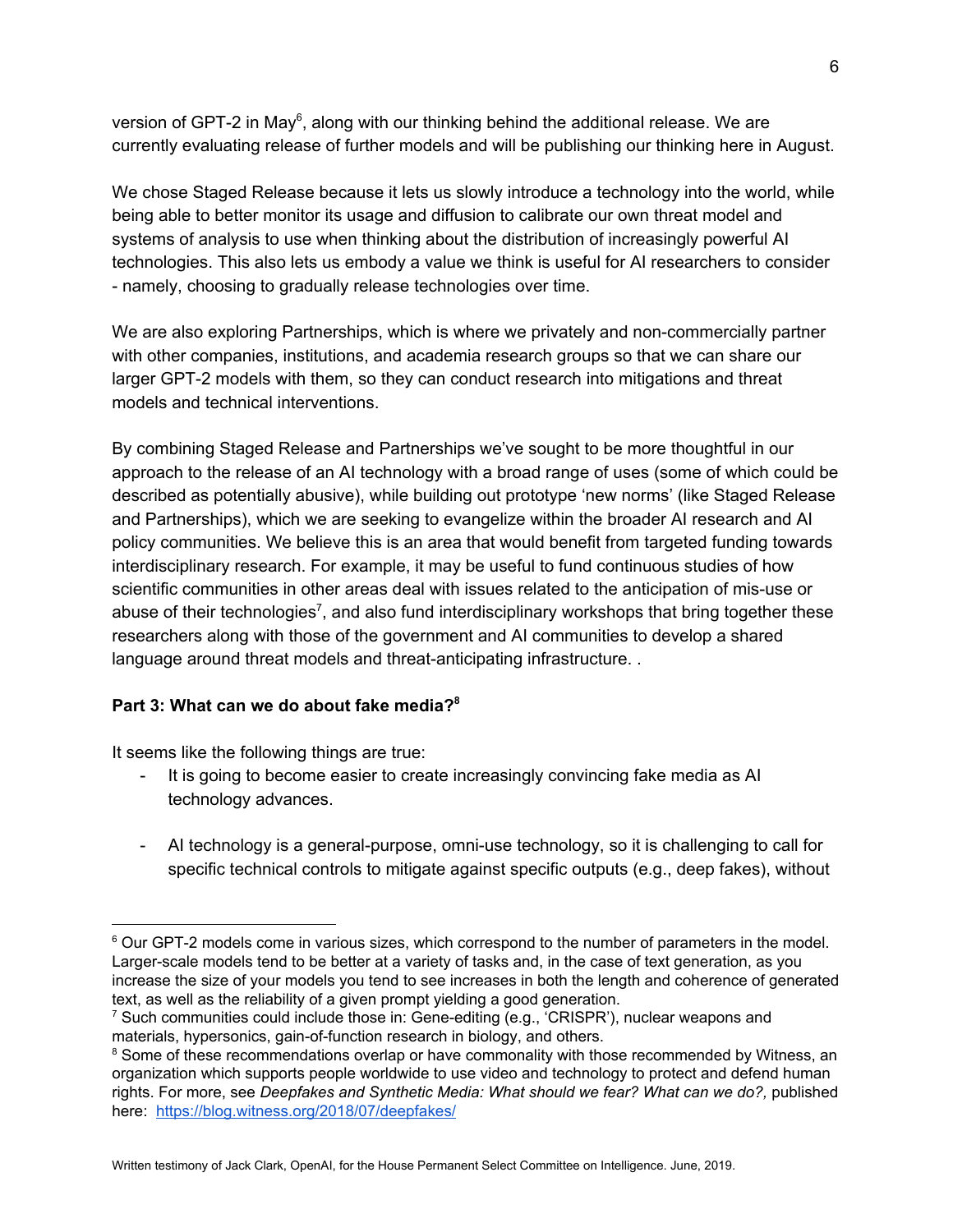stifling broader innovation and research.

- Controlling the diffusion of technical AI capabilities is difficult-by-default due to incentives baked into the AI development community (and broader software development community).
- Many of the sources of control are not so much technical, as opposed to the systems that surround the technology. (For instance, one way to defend against people using AI-synthesized voices in telemarketing scams is to simply make it harder for criminals to spoof phone numbers).

Given these traits, we believe we need three types of interventions: technical, institutional, and political.

By technical, we mean there are a variety of specific technical interventions which can be made to help us *detect use of* these technologies.

By institutional, we mean there are things that can be done at the level of major technology platforms which could help to provide society with the ability to respond to large-scale fake media events.

By political, we mean that some interventions will occur at the level of government(s) taking actions, and these actions should likely include a mixture of building capacity in federal government, increasing dialogue between government actors and technical actors, and

### **3.1: Technical interventions**

For technical interventions, there are a few avenues worth exploring:

**Generator versus Discriminator research:** The dynamic that plays out in a lot of these 'fake media' circumstances is a race between systems that can generate the fake and systems that correctly label the fake (or, in technical parlance, 'discriminate' it). And in the case of some specific AI technologies, improvements in one (e.g., advances in discriminators) can have a knock-on effect of improving generators as well.

It's unclear what the long-term dynamics of this are - many AI technologies work on the basis of optimization, and the sorts of technologies used to generate 'fake' media are optimizing for the objective of making something that tricks another AI system into believing it is real therefore, since we can expect systems to trend towards being indistinguishable from reality, we should try to work out if it's possible for a discriminator to have an edge in the long run.

**Combining detection systems with other signals:** Though it may be possible to develop technologies that trick one discriminator, it's going to be more challenging to create things that can trick a discriminator as well as a system which, for example, studies the metadata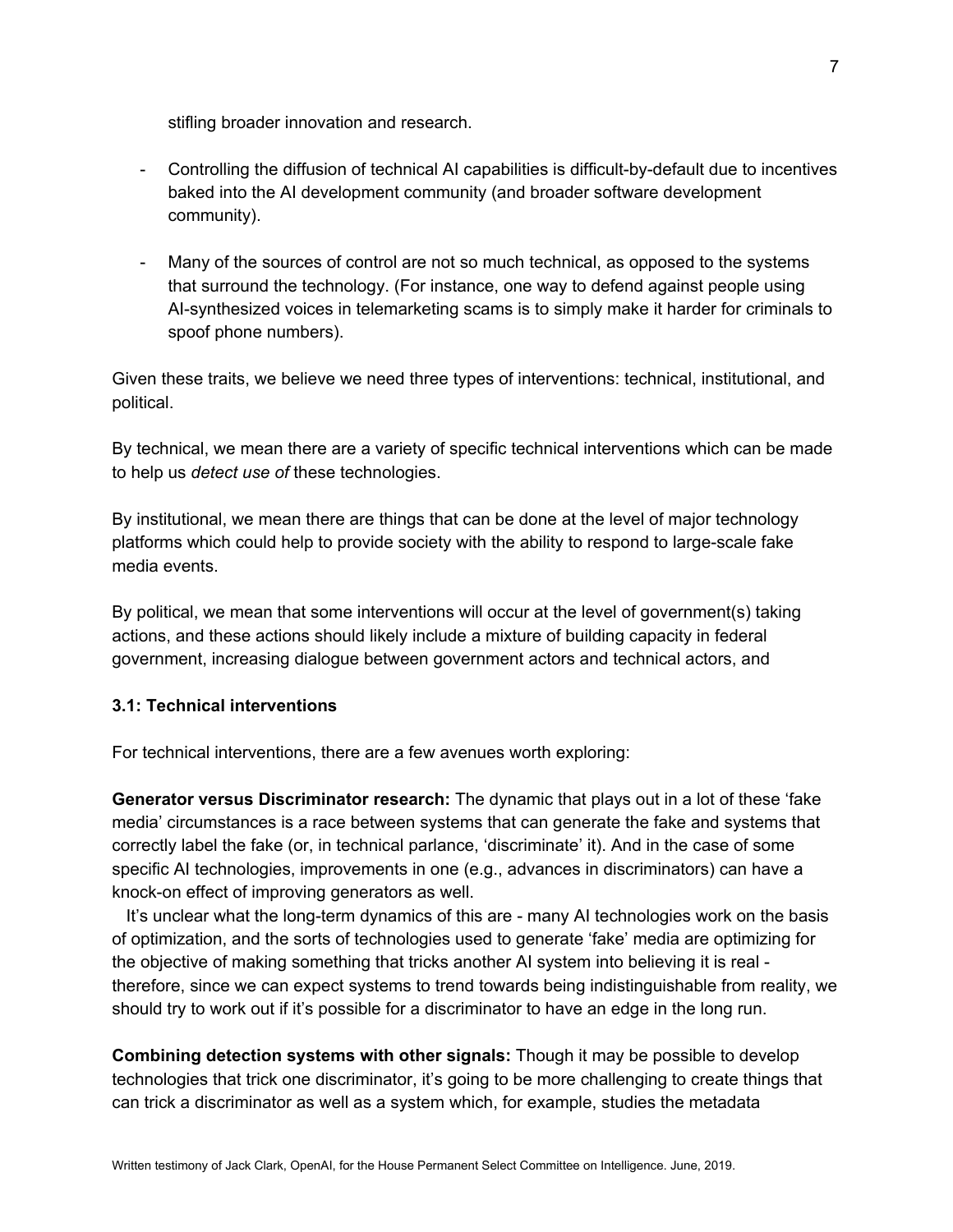associated with the uploader to check for bot activity, along with other systems studying aspects of the user/uploader. Generally, taking a portfolio approach seems to be sensible, and we can imagine companies building and developing suites of AI-based and non-AI-based detection systems.

It is unlikely that any single technical solution will work as a permanent solution: as technology evolves, so too will the types of technical interventions needed to secure it. Therefore, it's valuable to create a consistent, long-term stream of funding for research into technical interventions here, potentially via expansion of existing initiatives (eg, work by IARPA or DARPA), or via net-new funding via broad disbursement mechanisms such as the National Science Foundation.

## **3.2: Institutional interventions**

For institutional interventions, I think there are a couple of avenues of control:

**Verified Human:** Large social media platforms (e.g., Facebook, Twitter, YouTube), may want to provide direct authentication of content on their platforms. This can be done at a couple of levels:

- If the information was uploaded/posted by a person from the sensors on their smartphone, provide verification that the content originated on a device and was not manipulated before being posted to the social network.
- If the information was uploaded/posted by a person and it is unclear where it came from, provide a public, highly visible label that always says some variant of 'information provenance unknown'. If the platforms have implemented underlying systems to detect fake media, then may be worth additionally writing 'Our systems indicate this content is FAKE'<sup>9</sup>.

**Verified Image:** For images and video which are edited, it would be helpful to create systems to log the lifecycle of these items - if I watch a video on the internet, it would be nice to know the provenance of that video, and whether it had been subsequently been edited by a third party who wasn't the creator. We could imagine baking in authentication systems to image and video editing software that could export a log of changes made to the image, giving us confidence that it hadn't been subject to undesirable manipulations. Work here could be linked to broader work by social platforms, letting us identify the lifecycle of a given piece of content, and better defend against outside actors manipulating it for malicious purposes.

**Large Models with Staged Release:** It may make sense for social media platforms and news organizations to develop the capacity to privately train and share large discriminators and

Written testimony of Jack Clark, OpenAI, for the House Permanent Select Committee on Intelligence. June, 2019.

<sup>9</sup> Such a message could provide valuable information to malicious actors developing systems designed to frustrate such fake-detectors, so I would defer to experts in information security as to what should be disclosed here.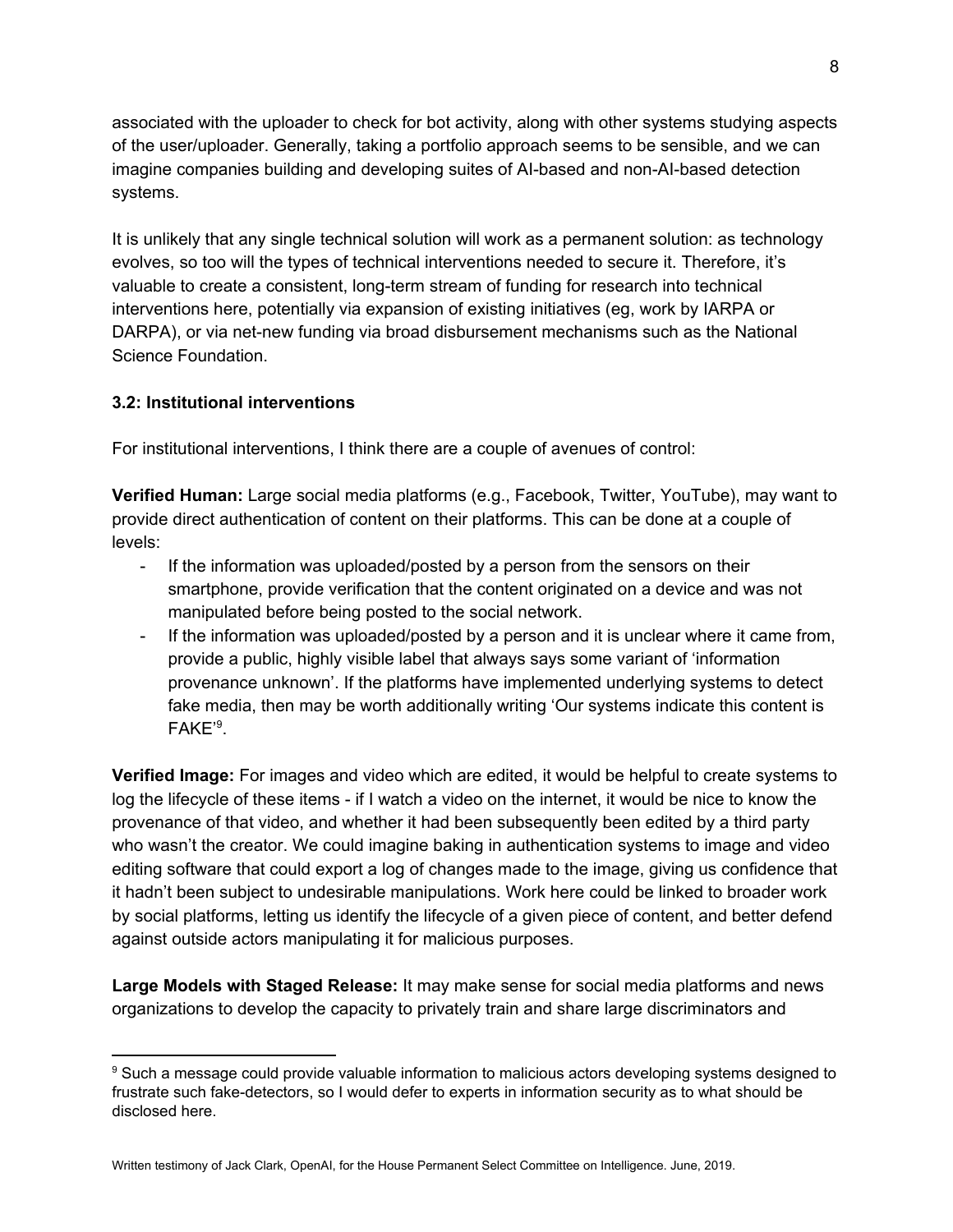generators with each other so they can collectively understand the altering capabilities of synthetic media technology, and be better able to anticipate and mitigate against its uses.

#### **3.2: Political interventions**

We need political interventions here, because as this testimony has hopefully shown, the problem of fake news requires technological and institutional responses. Fundamentally we're talking about truth and how we approach truth in our peculiar modern era. For questions like this, I want the government to be involved, because making choices about truth and how we value it and protect it is connected to the overall health of a society - therefore, elected officials should be involved in these conversations. (Note that 'truth' and 'speech' are different here, so I'm focused on interventions to increase our ability to have information that is deemed true (as opposed to interventions to increase the likelihood of *speech* being 'true', which seems to be a path laden with risks and ambiguity).

My suspicion is that as the technology evolves we'll want to consider large-scale regulation to deal with some of the likely issues, but I think today we need to concentrate on actions that give all media consumers better information about the entire intersection of fake media, artificial intelligence, and digital platforms. My belief is that one of the key challenges of AI from a policy perspective is the rate with which it progresses in capability, which typically outruns the response pace of policy infrastructures: we should change this, and I think a prerequisite to rapid response is knowing about the thing you're responding to.

I think there are several interventions which can be done at the level of federal government. These include:

**Measurement and Benchmarking systems for synthetic media:** How good are various systems at generating synthetic media outputs, and how well can existing technical systems recognize truth from reality? The short answer to this question is: we don't know! The long answer is: the AI community has developed a variety of different techniques that can be used to algorithmically judge the quality of the outputs of generative models, but these techniques are not standardized and are unlikely to become so in the future.

Government has a valuable role to play here in convening people from across academia, industry, and government, to discuss shared measurement techniques which can be used to assess the ongoing advance in capabilities of these systems, and to support the development of standards for assessing this advancement. The creation and maintenance of such metrics and standards would give government the ability to orient its policy responses according to the technology's contemporary performance as well as its likely evolution. A dedicated initiative to build a bench of talent inside government focused on measuring and assessing AI progress in domains deemed important to national security is crucial to closing the response gap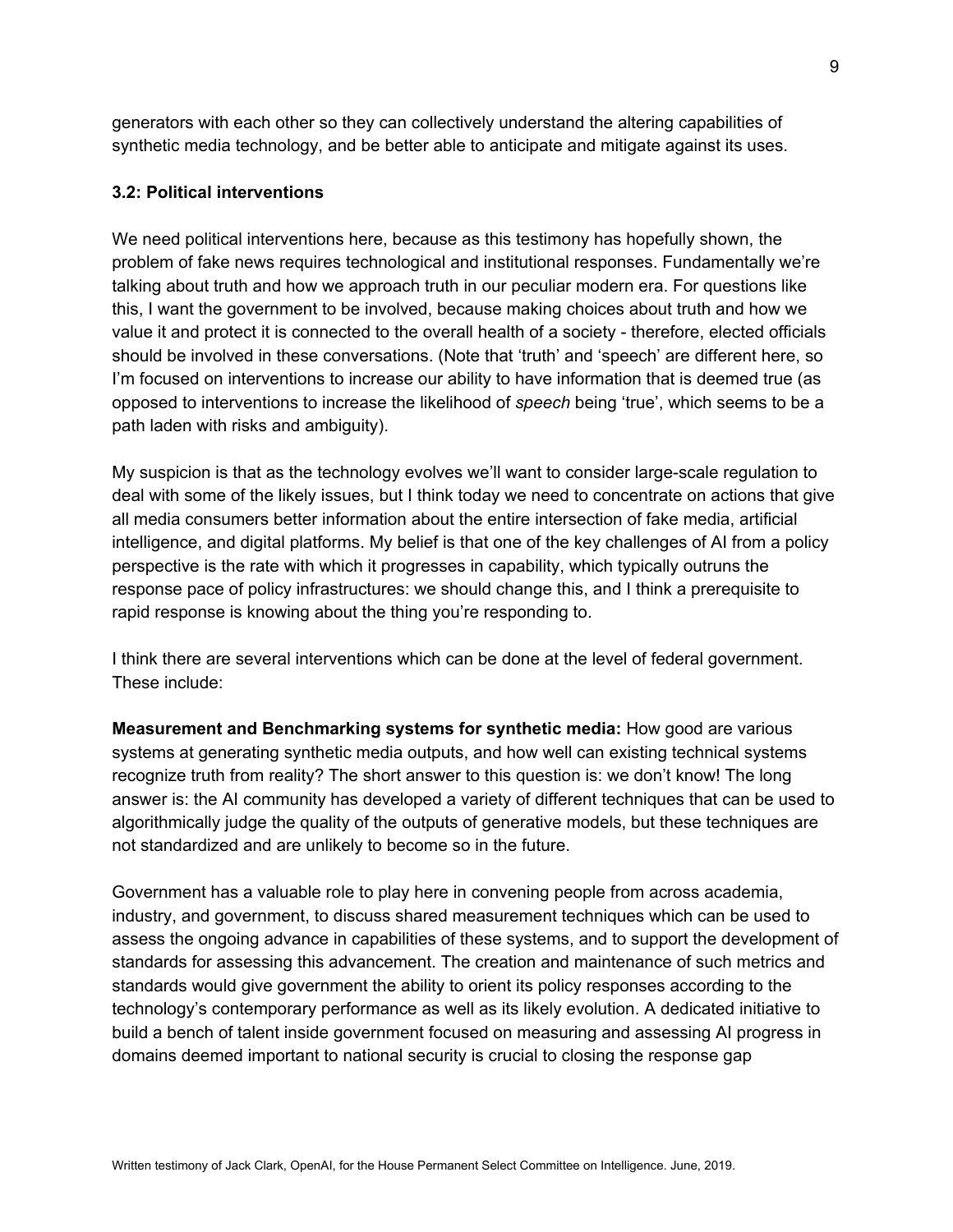**Comprehensive AI education:** It would be helpful for the government to invest in a variety of education schemes so that people (kids and adults) can easily familiarize themselves with AI and develop intuitions about this technology<sup>10</sup>.

**Fake media research challenges:** Government should continue to invest in media identification programs like DARPA's 'Media Forensics' initiative, and may want to increase funding here. Companies should seek to share their strategies and self-developed tools for combating such fakes, potentially via private disclosure to people from academia and policymakers; we could also incentivize the public sharing of tools via government-backed competitions aimed at developing tools to counter, track, and analyze fake media.

## **3.3 Further suggestions from a survey**

When preparing for this testimony, I requested feedback from the broader AI community for input. At the time of filing, I had received 25 responses from people from industry and academia and other professions, including journalism. Some of the common threads in the responses were:

- Fake media and deep fakes are as much a media problem as they are a technological problem.
- It is not productive to regulate basic AI research, due to its manifold beneficial uses.
- Context matters: sometimes the same AI tool can be used for good purposes as well as bad ones. We need to focus on understanding and minimizing incentives for bad actors and developing tools for good actors.
- We need to invest in tools to assess the state of fake media and to identify it in-the-wild.
- We should invest in shared systems that can authenticate the validity and provenance of data, like images and videos and audio recordings.
- We should explore technical approaches to 'watermarking' systems for tools used in the generation of fake media.

# **4. Conclusion**

As I hope this testimony has shown, society must prepare for a world where it is cheap and easy for a large number of people to perturb or fake media that is becoming increasingly difficult to distinguish from the truth. We should make significant investments in initiatives to track and assess the development of technologies that shape this landscape, understand the potential threats both to the US, and to broader international stability, as well as building tools to help us facilitate tracking developments here. This will require numerous discussions between academia, government, and the private sector. In addition, we should continue to invest in

 $10$  For instance, as part of the country's Finnish Center for Artificial Intelligence initiative [\(https://fcai.fi/\)](https://fcai.fi/), universities and companies worked together to create the 'Elements of AI' [\(https://www.elementsofai.com/faq/who-created-this-course](https://www.elementsofai.com/faq/who-created-this-course)), a free online course designed for non-technical people to take to familiarize themselves with the technology.